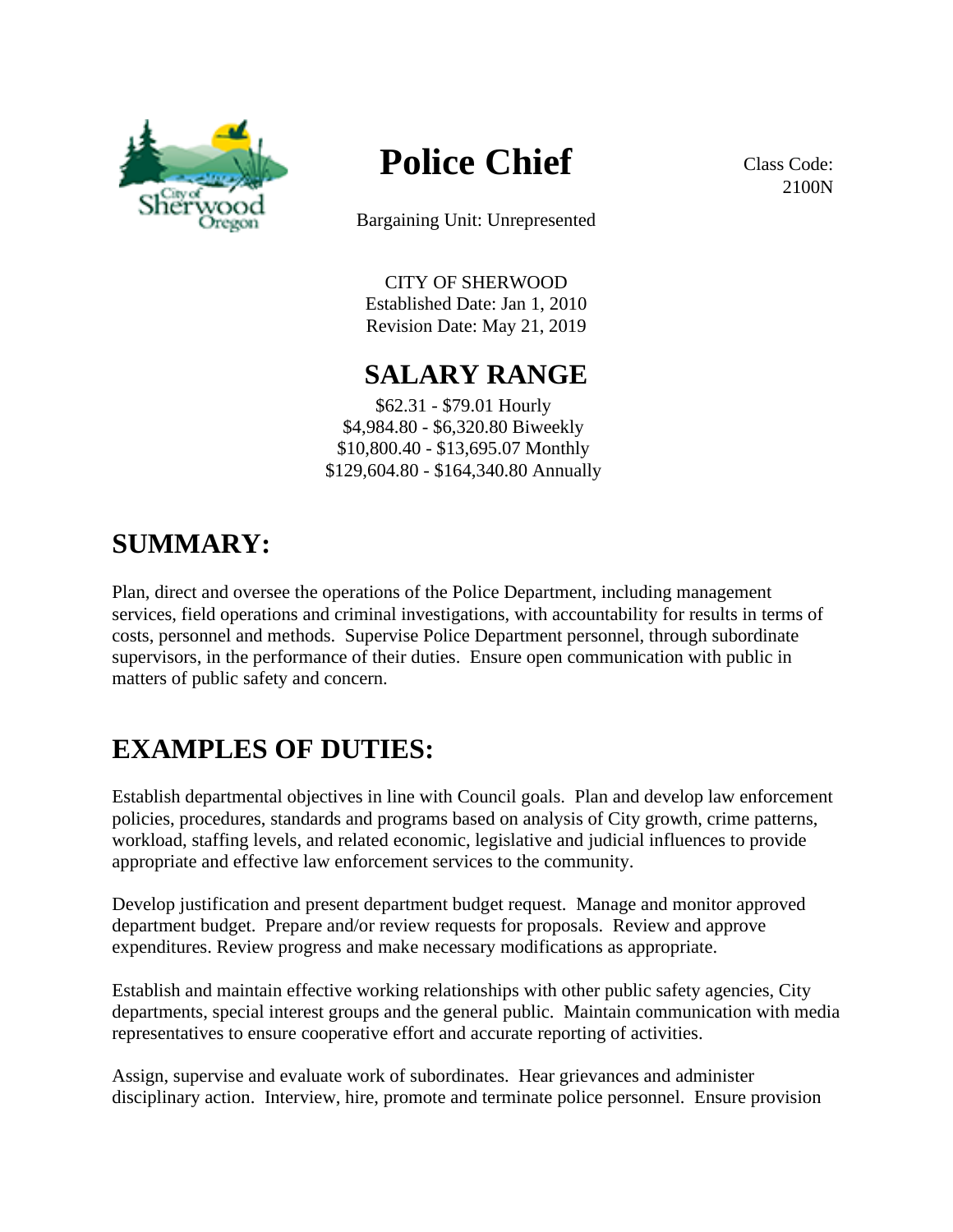of adequate training within department.

Initiate and oversee internal investigations of public complaints and allegations of departmental employee misconduct. Provide corrective action as needed.

Supervise and assist in major incidents, crimes or accidents. Ensure City officials are properly informed of activities.

Attend City Council and various other meetings, providing input and receiving direction or other information. Prepare reports, resolutions, and ordinances for Council information or action.

Coordinate emergency communications services.

Maintain cooperative working relationships with City staff, other organizations and the general public.

Follow all safety rules and procedures for work areas.

#### **AUXILIARY JOB FUNCTIONS:**

Provide assistance to other staff as workload and staffing levels dictate. Maintain proficiency by attending training and meetings, reading materials, and meeting with others in areas of responsibility. Maintain work areas in a clean and orderly manner.

## **TYPICAL QUALIFICATIONS:**

MANDATORY REQUIREMENTS: Broad knowledge of law enforcement activities, police practices and procedures, investigative methods and techniques, federal, state and local laws, use and safety precautions related to a wide variety of law enforcement equipment, principles of administration, supervision and personnel practices. Equivalent to a four year college education in criminal justice, public or business administration or related field and over seven years of law enforcement experience with at least three years in a supervisory position, or any satisfactory combination of experience and training which demonstrates the knowledge, skills and abilities to perform the above duties.

SPECIAL REQUIREMENTS/LICENSES: Possession of DPSST Management Certificate or equivalent. Must obtain DPSST Executive Certificate within three years of appointment per guidelines established by DPSST. Possession of valid driver's license.

DESIRABLE REQUIREMENTS: Completion of graduate degree in management or administrative field. Possession of DPSST Executive Certificate or equivalent. Completion of FBI National Academy or equivalent advanced training institute. Possession of current CPR/First Aid card. Previous experience within an Oregon municipality in a similar capacity.